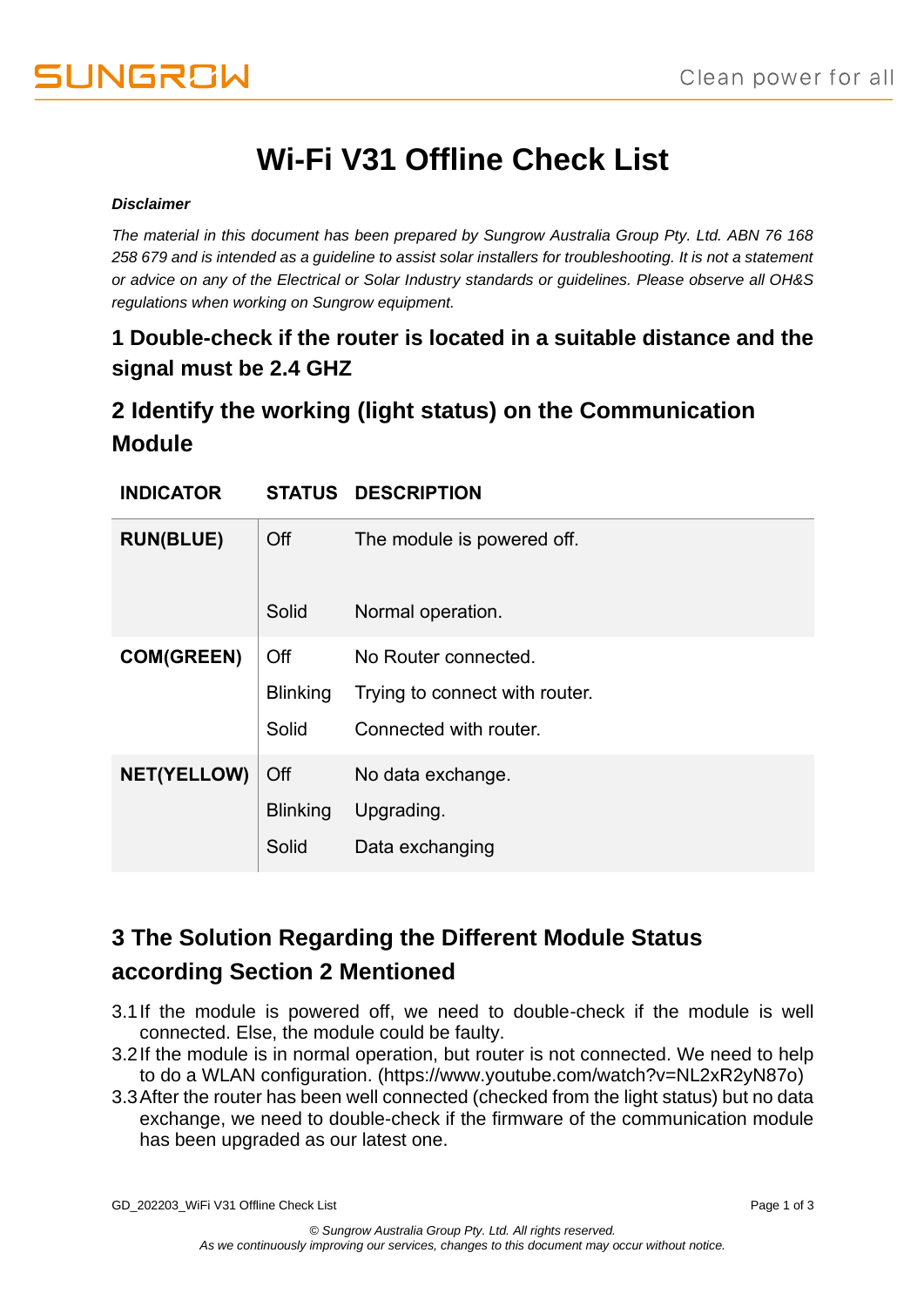# **4 Make sure that the Firmware of the Dongle has been updated as the latest one**

Upgrade the firmware for the dongle as follows and the corresponding file is WiFi V31.

https://drive.google.com/file/d/1KntA30gMUcWaA-up8mxvMkRwf1dL23s9/view

If it shows the file is corrupted or does not match the machine or the same as the current version, which means the version has already been the latest one.



# **4 Double-check if hotspot is working**

If hotspot is working, the problem should be due to the router settings such as some security settings and black name list need to be double-checked.

### **5 If hotspot not working, two procedures need to be done.**

5.1 It's better to enable every setting for the app to acquire form the mobile device. 5.2 Once there is a reminder showing as WLAN Changes, turn off the home router, unplug & re-plug the Wi-fi dongle and do Wlan Configuration by using hotspot again.